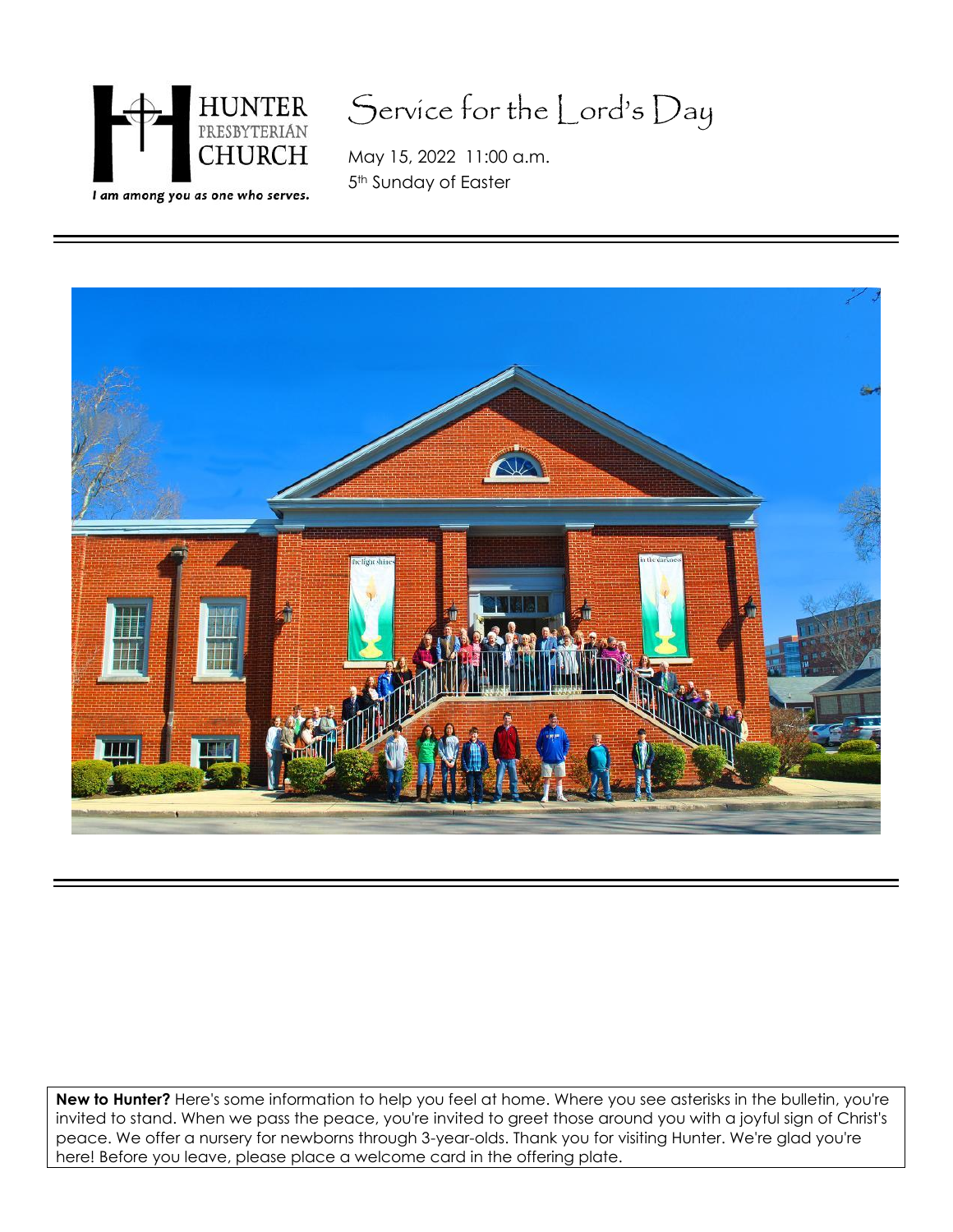## GATHERING AROUND THE WORD

Prelude "Allegretto"

from Six Short Preludes and Intermezzi for Organ, Op. 9 Hermann Schroeder

Chiming of the Hour

Welcome & Announcements

\*Call to Worship

Lift us up, Lord. **Lift us in Your Mercy and Grace.** Fill our Lives with Your Goodness. **Send us in Your Holy ways.**

\*Hymn 824 "There Is a Place of Quiet Rest" MC AFEE

Prayer of Confession

**Lord, we come to confess because we need it. We come to confess, to acknowledge all the ways and places we have fallen short of Your Word and Will. You have shown us the way of doing justice, sharing kindness and walking in humility before You. You have given us clear directions about the way of Your kingdom in the world. Our heads know what to do but our hearts and hands falter. Restore us, Lord; restore us now. Draw us once again into Your love. Teach us again Your true way. Make us new in the power of forgiveness and grace in Jesus Christ. Amen.**

*(moment for silent reflection)*

Assurance of Pardon

\*Hymn #583 "Glory to God" GLORIA (sing thru 2x, once in English, once in Latin)

\*Passing of the Peace

May the peace of our Lord Jesus Christ be with you all. **And also with you.**

## HEARING THE WORD

| Prayer for Illumination                                                     |                        |                     |
|-----------------------------------------------------------------------------|------------------------|---------------------|
| <b>Choral Response</b>                                                      | "Psalm 139"            | <b>SURSUM CORDA</b> |
| Reading from the Old Testament                                              | Psalm 8:1-5            | (O.I., p. 492)      |
| Reading from the New Testament<br>Holy Wisdom. Holy Word. Thanks be to God. | John 21:1-8, 15-17     | (N.I., p. 115)      |
| Message                                                                     | "The Essence of Grace" | Ray Mendenhall      |

### RESPONDING TO THE WORD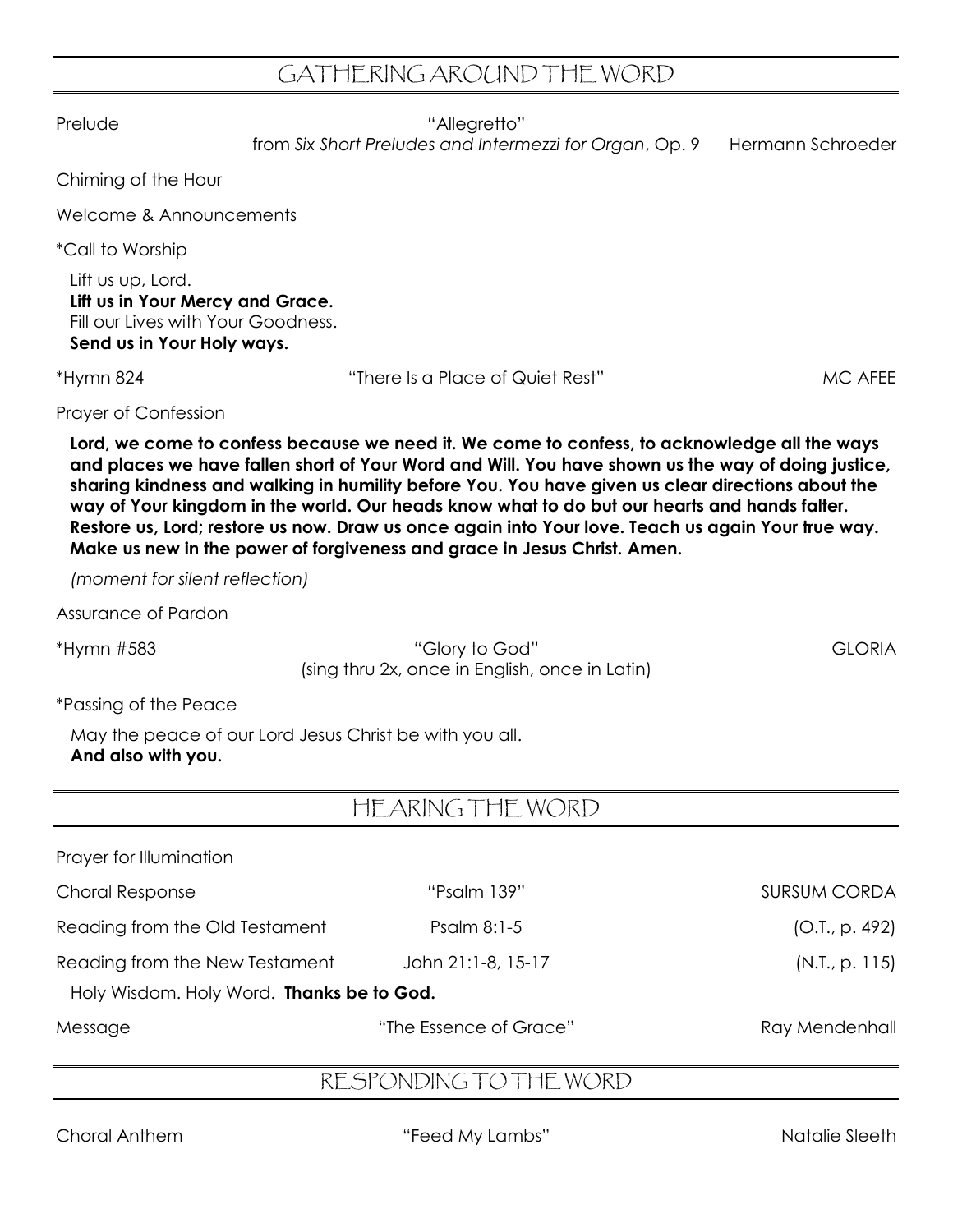| Sharing Our Joys and Concerns       |                                                                   |                   |
|-------------------------------------|-------------------------------------------------------------------|-------------------|
| Prayers of the People               |                                                                   |                   |
|                                     | Presenting Our Tithes & Offerings (with Hunger Offering)          |                   |
| Offertory                           | "Andante Tranquillo"<br>from Organ Sonata No.3 in A Major, Op. 65 | Felix Mendelssohn |
| Prayer of Thanksgiving & Dedication |                                                                   |                   |
| *Hymn 203                           | "Jesu, Jesu, Fill Us with Your Love"                              | <b>CHEREPONI</b>  |
| *Charge & Benediction               |                                                                   |                   |
| *Hymn 587                           | "Alleluia!"                                                       | CELTIC ALLELUIA   |
| Postlude                            | "Now Thank We All Our God"                                        | arr. Paul Manz    |
| Depart in Peace                     |                                                                   |                   |
| *Please stand as you are able.      |                                                                   |                   |

Household Prayer: O God, form the minds of your faithful people into a single will. Make us love what you command and desire what you promise, that, amid all the changes of the world, our hearts may be fixed where true joy is found; through Jesus Christ our Lord, who lives and reigns with you in the unity of the Holy Spirit, one God, now and forever. Amen.